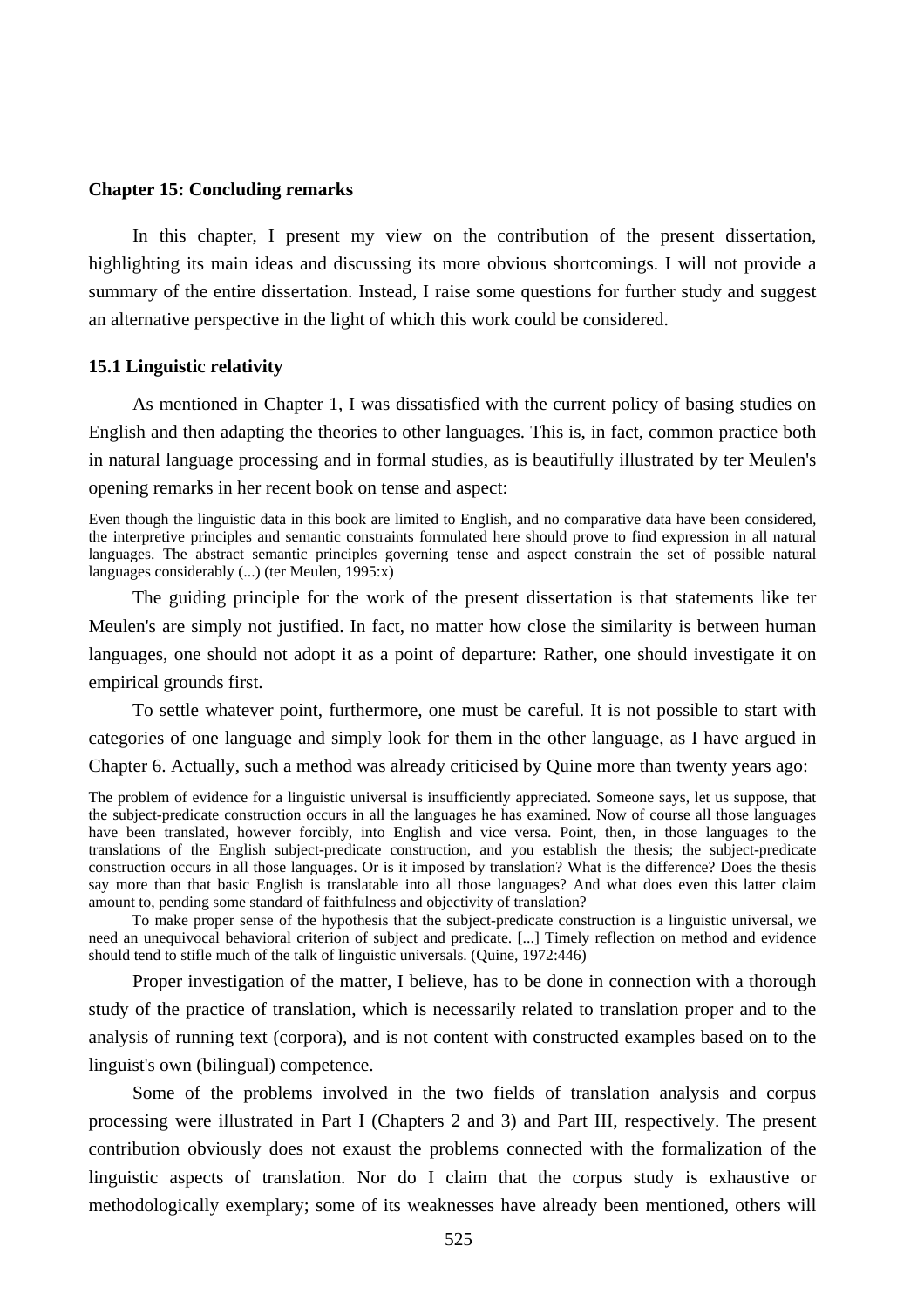be highlighted below. But I believe that the studies reported here were thorough enough to produce relevant conclusions and to show the degree of complexity involved. Much remains to be done, however, as I will try to describe in what follows.

# **15.2 Shortcomings of the present dissertation; further work**

This dissertation covers a wide range of issues, and each one is of necessity not so deeply analysed as if it were the sole object of the dissertation. I believe nevertheless that it is an advantage to each and all subjects that they are studied in connection with others with which they are linked. Too strict a separation often hinders insight.

Still, there were some aspects that were missing. Perhaps the most obvious of all was statistical processing: Quantitative data were only treated at an informal, and admittedly naive, level, instead of being subject to rigorous statistical methods. My initial standpoint was that, as more data were gathered, such processing would then impose itself. Unfortunately, as could be appreciated in the preceding chapters, processing of the initial corpus provided so much work already that no more data were ever gathered.

In any case, it should be emphasized that I am not talking here about using an off-the-shelf commercial statistics package. On the contrary, I am aware that the methods to be used would not be straightforward and some exploratory work should have to be conducted; see e.g. Dunning (1993) for general discussion.

The other main shortcoming of this dissertation is the lack of a good formal basis. As emphasized in Chapter 8, work on formal matters was restricted to remarks very much of an exploratory sort. Many recent formal theories suggested for handling natural language were not even considered, such as situation theory (Barwise & Perry, 1983), Boolean semantics (Keenan & Faltz, 1985), or property theory (Chierchia et al., 1989), and, in general, formal theories played a minimal role in the present dissertation.

On the one hand, this can be attributed to the small empirical basis of such theories: they are generally cast in very general terms and their empirical justification is often based on particular details which arise from the interpretation of "philosophical" sentences, which are hardly ever considered by the language engineer.<sup>1</sup> One could thus argue that their apparatus, no matter how relevant for the philosophy of language, is so far from ordinary language -- and especially far from the concerns of translation into another natural language -- that it would not pay to consider them in detail for the matter at hand.

Be this as it may, I personally do not consider the above argument convincing. I believe it would pay to consider at least some of the ideas of these theories seriously and try to develop a contrastive framework in their terms. Game theoretical semantics seems to me at present a particularly fruitful area in that respect: preferences and constraints on rule ordering seem to

 $\overline{a}$ 

<sup>1</sup> Illustrative examples are *This sentence is false* (self reference); *I want to know who came first and what Mary gave John* (conjunction of interrogatives); *John believes the world is flat or*  $2+2=5$  (failure of logical omniscience).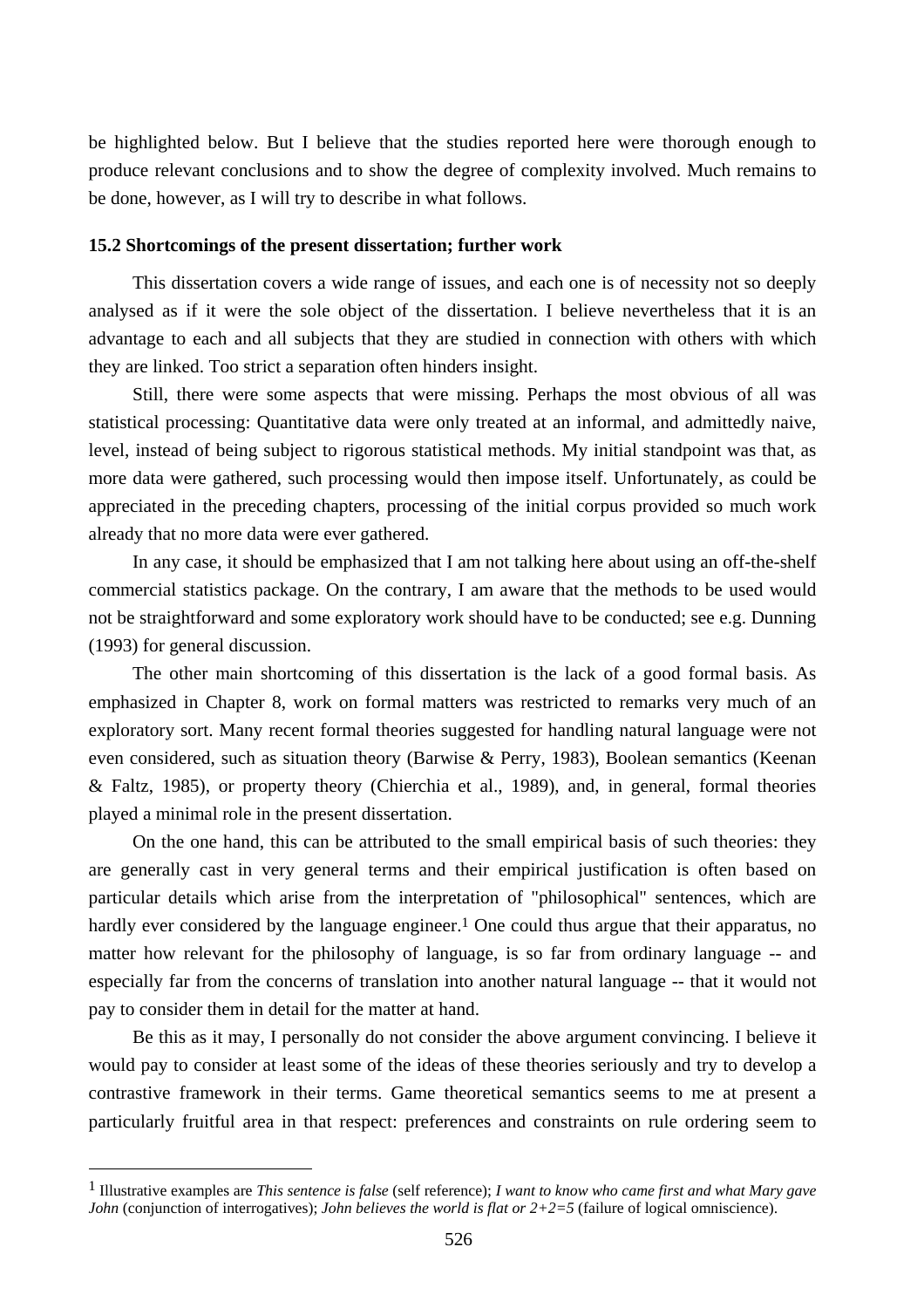provide a plausible formalization path for the networks put forward here. I have no doubt, however, that this would amount to as much work as was involved in producing the present text; and thus I can only wish I will be able to do it some day.

Finally, it is obvious that, as a dissertation on natural language processing, the processing part has been very little of concern here. My standpoint is, as explained in Chapter 1, that one cannot do language engineering without analysing real language. And that, to make something qualitatively much better than the implemented system reported on my Master's dissertation (Santos, 1988), the studies presented here, as well as the contrastive model suggested, are a theoretical pre-requisite. To those who would like to see a working prototype of some sort (I myself would), I offer the following remark by Einstein: "There is nothing as practical as a good theory" (cited in Goddard & Wierzbicka, 1994:21). In the present work, that was what I aimed at, not at a practical system.

#### **15.3 Contribution of the present dissertation; further work**

Let me now provide a general, positive assessment of the present dissertation as well. This is needed because I fear that its length may make it difficult to select the most relevant parts.

I would like to believe that the dissertation contains three important contributions:

1. The first is the description of Portuguese that I propose -- and the comparison/contrast with English -- which is embodied in Chapters 6 and 7. It is an original description of the tense and aspect system of Portuguese, and it is grounded on several years of empirical work. It is probably impossible to find a reader who agrees with every point I have made. Nevertheless, I hope that it will also be impossible to find a reader who disagrees with most. In addition, by documenting in Part III much of the empirical basis, I hope that the work may be useful for others interested in the processing and study of Portuguese, no matter how much they disagree with my conclusions. This kind of description is, furthermore, particularly useful for computational applications dealing with Portuguese, and especially for machine translation between the two languages studied here.

In fact, I venture to suggest it will be useful for Portuguese linguistics in general, giving the little attention that both matters of aspect and of contrastive analysis have received until lately in Portuguese, as can be appreciated by the following quotations. The first is by a researcher in aspect of the Arts Faculty of Lisbon, in her Master's dissertation:

For that, I needed a classification of Portuguese verbs, established according to relevant properties from an aspectual point of view which allowed me to analyse the material gathered. But, unfortunately, until now, no Portuguese linguist has dared to engage in such a sleezy task. [...] I was forced to sketch a classification. However, [...] I am aware that an enterprise like this requires much more linguistic and psycholinguistic basic research. (Leiria, 1991:17, my translation)

The second can be found in a recent book on contrastive studies and translation by a well-

### known professor of Portuguese linguistics (and lexicographer) at the University of Oporto:

Whereas in what concerns translation there is, at least, a generic notion more or less acceptable, for understanding what contrastive analysis is there are not many working tools in our country and/or in Portuguese. (Vilela, 1994:10, my translation)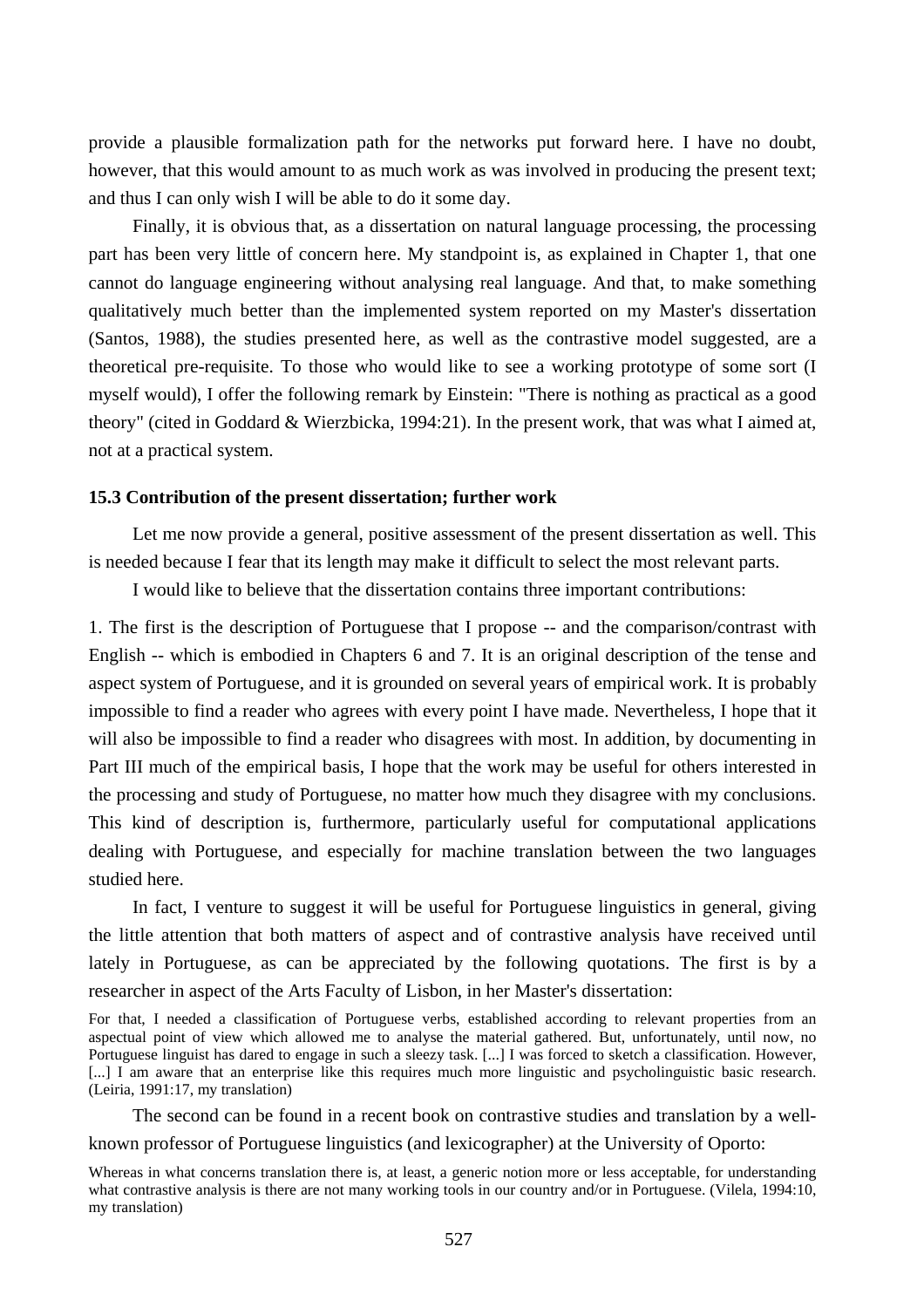[...]

Contrastive semantics does not yet have, neither theoretically nor methodologically, ways to proceed without supporting itself in closely-related disciplines, and, up to now, has not done anything but criticising the existing bilingual dictionaries and (current) lexicographic practice. (Vilela, 1994:143, my translation)

I hope thus that the studies reported in the present thesis may contribute to improve the poor situation, apparently generally acknowledged, in which semantic studies involving Portuguese find themselves.

2. The second contribution is the computational model for tense and aspect contrast developed, the translation network. I believe that its description in Chapter 5, together with its application in Chapter 7 and discussion from a formal point of view in Chapter 8, provide a sufficiently detailed specification and motivation. In addition, I hold that the particular translation networks suggested allow for the systematization of a large number of actual translation pairs, involving situations which are far from trivial.

Another interesting consequence of the model put forward is that it allows one to formalize certain features of the translation relation, which is a major advantage compared to simply informal discussions of what translation is or should be.

3. Third, I hope that the whole dissertation can be read as an empirical proof of the correctness of the relativist approach to natural language processing. I.e., that it empiricaly demonstrates that the best way to look at each particular language is to see how it works, without requiring that it should not differ too much from another one.

One thing should be re-emphasized, though: To acknowledge differences is not an "irreducible" standpoint. Rather, to be aware of differences is, in my view, also the best way to acknowledge the similarities and the complementarities. Here, as everywhere, to conceal differences is not to reduce (or dispose of) them.

Finally, some minor contributions can also be mentioned:

- a systematization of actually occurring translation pairs according to information preservation, in Section 3.4;
- a tentative proposal of a methodology for corpus-based contrastive studies, in Section 3.8;

• the insistence on vagueness and compactness as relevant descriptive tools, pervasive in the whole text and specifically discussed in Sections 4.4.3 and 8.2.2.2.

I have also expressed my own views on English tense and aspect (Chapters 5 and 7) and on translation (Chapter 3). But probably the most controversial statements are in my critical review of the subject of tense and aspect in general (Chapter 4). My view of a tense and aspect system was followed, in Section 6.9.2, by the sketch of some extensions to the basic model employed. These extensions need to be worked out in full (and they need empirical contrastive corpus-based investigation of the kind described here as well). My intention is to continue to work on them in the near future.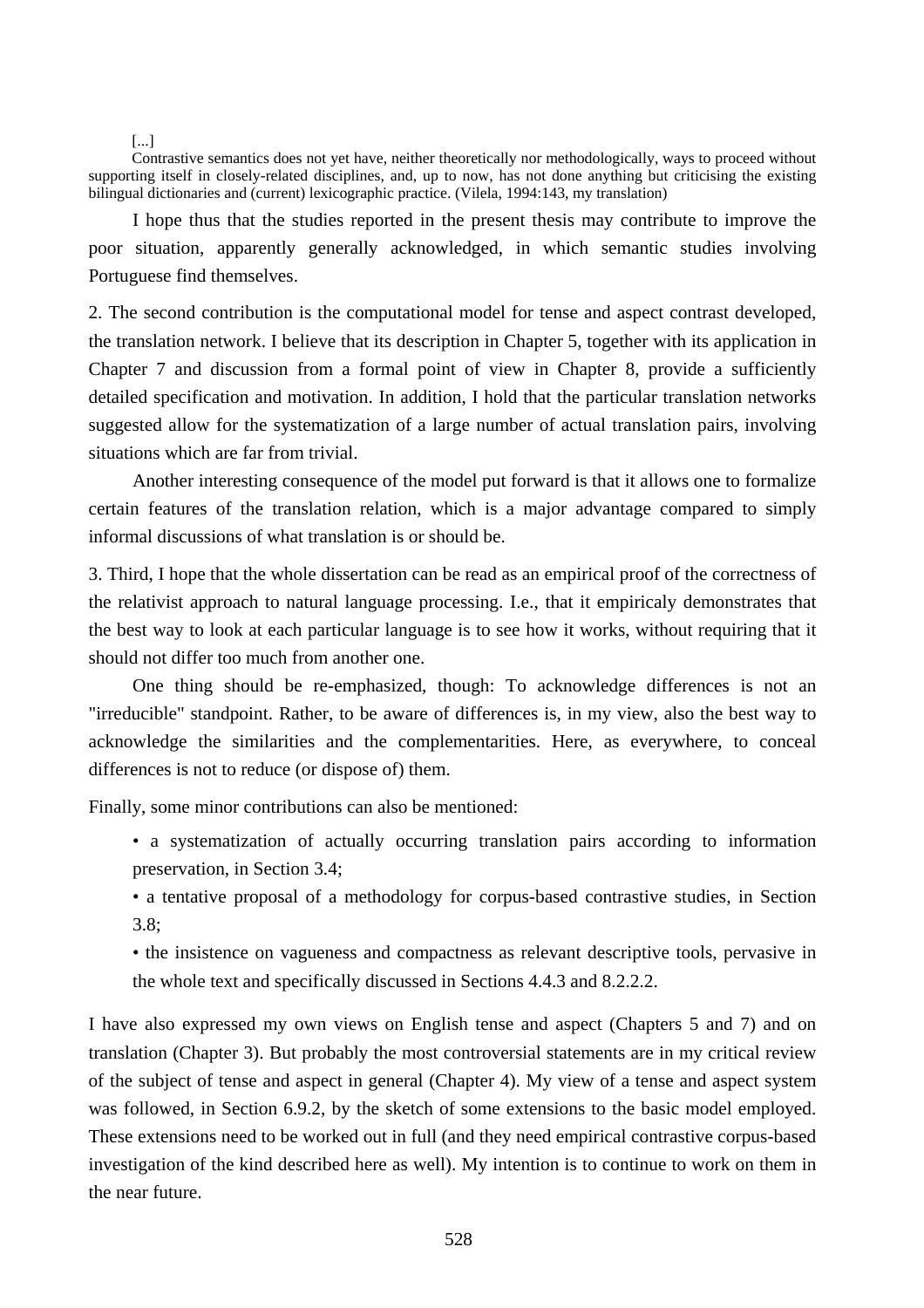# **15.4 Formalization of natural language from a translation perspective**

There is only one new suggestion I have left for the present chapter, since it is an hypothesis which arose while considering the dissertation as a whole.

If one looks at the attempt at formalization of (a part of) natural language as translation into a formal language, which is an idea present in most formal theories to date, then the study conducted in this dissertation could be of interest for natural language formalization in the following way:

By regarding natural language as the source language and a formal language as the target language, formalization could be (meta-)analysed with the translation model I sketched above. This would mean, roughly, that the same ingredients could be present: translationese, category mismatches, vagueness and/or compactness.

I believe this would explain many of the controversies involving translation into a logical form (for example, which quantifier is involved in a generic sentence, whether a particular noun phrase has a collective or a distributive reading, etc.).

To explore such an analogy seriously, however, considerable amounts of translated text would be required, something which seems hard to get. Therefore, the interest of this remark, which must be investigated on another occasion, will probably be confined to the scientific methodology quarters.

### **15.5 On the study of time in artificial intelligence**

One of my most puzzling realizations during and after doing the present work has been that neither has the work on time in artificial intelligence had the slightest relevance for it, nor does what I have found out or proposed seem to be of relevance for artificial intelligence work in that domain, of which I take Shoham (1988) as a distinguished representative.

This is all the more puzzling given my own expectations (formulated in Section 1.2) and the widespread general intentions in the field: It has become commonplace to mention that to study the representation of time in natural language will necessarily be of advantage for the modelling of time in reasoning processes in general, and thus will have a bearing on subsequent work on those matters in theoretical computer science and artificial intelligence alike (see e.g. Kent's (1993) or Moens's (1987) concluding remarks).

After all, it is highly conspicuous that both the study of time in natural language processing/ linguistics and in artificial intelligence draws on many of the same philosophical and logical sources, and often uses the same mathematical and computational tools. Why then are their conclusions, and results, so widely apart as to be (almost) mutually irrelevant?

I do not have an answer to this question.

I can only offer the following tentative remarks: the study of time in artificial intelligence is concerned with modelling prediction, planning and explanation, activities which are performed by intelligent agents and which essentially concern time. The studies of natural language are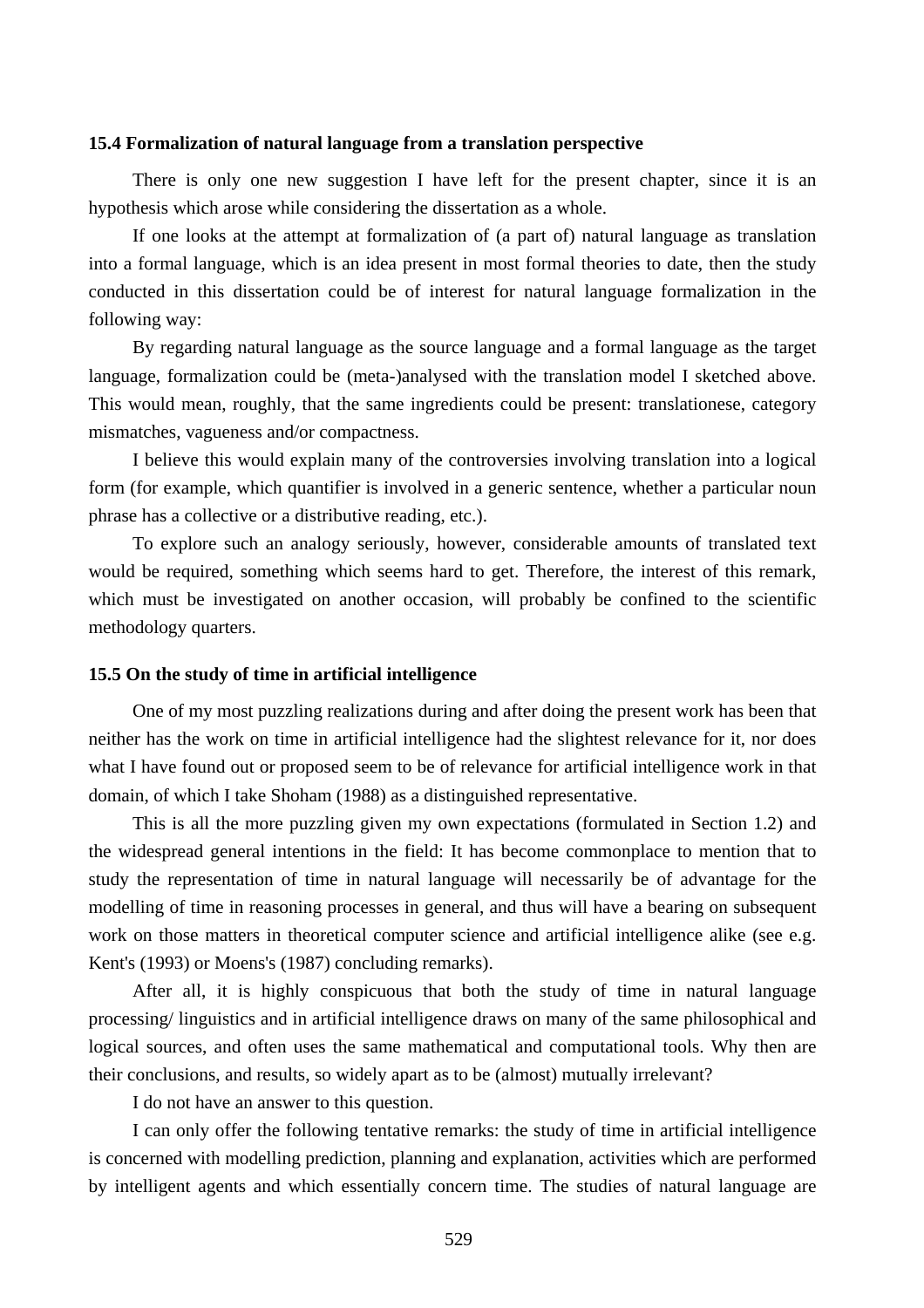concerned with the way knowledge about time is ingrained in human language(s). If there is nothing fundamentally wrong with either branch of investigation (and I do not believe there is), it seems either (i) that neither kind of study has gone sufficiently deep to find the interrelationship(s) or (ii) the way people plan and predict is simply not expressed in natural language. I.e., there is no one-to-one correspondence between the way people make plans in order to behave "normally" and their ability to describe those plans, or to narrate a coherent story.

In a way, the latter hypothesis seems plausible since most of the reasoning described e.g. by Shoham (1988) is not tightly linked to the ability to speak a natural language. But it still does not explain why it appears that the way we use the language (and plan or predict the world) is so different from what the language itself conveys, i.e., from the knowledge it embodies.

# **15.6 Closing up**

Writing this dissertation has provided a real life example of a complex event whose linguistic categorization is obviously a simplification.

For one thing, it illustrates two possible relationships between end and completion. Surely, this dissertation has been completed, but much of the work/activity associated to it has not stopped: I go on detecting translationese from English whenever I read (translated) stories in Portuguese to my children, I go on noting interesting contrasts when attending English conferences or teaching Portuguese grammar, and I will hopefully go on writing on these matters. On the other hand, I finished writing the dissertation, but the work is not completed: Can one ever complete the study of the contrasts between two languages? Can one ever produce a sufficiently encompassing model of translation that applies to real text?

Then, the result is a highly structured object. However, there is no straightforward mapping between the parts and the activity: One certainly does not start in the beginning and keep writing until the end.

Finally, the two languages also differ interestingly in the way they perceive the writing of a thesis. In English, as Moens has noted, writing a dissertation is more of an activity than an accomplishment. In fact, when you are inside it, you only "see" the activity. Only from outside (afterwards) can you perceive the accomplishment. In other words, the temporal endpoint of a dissertation is external, not internal.

This is in a way easier to convey in Portuguese, since *escrever uma tese* ('write a dissertation') is clearly an Obra. There are, as all Portuguese know, Obras which are never completed. To emphasize the result of writing the dissertation, one must use other verbs, related to several consequent states, which are, however, clearly outside the meaning of *escrever a tese* proper: *Acabei a tese* ('I have finished the dissertation'); *Já entreguei a tese* ('I have delivered the thesis'); *Já me doutorei* ('I've got my Ph.D.').

I will leave for another occasion the investigation of the differences and similarities of noun (phrase)s in the two languages. Therefore, I hereby stipulate that "my dissertation" and "a